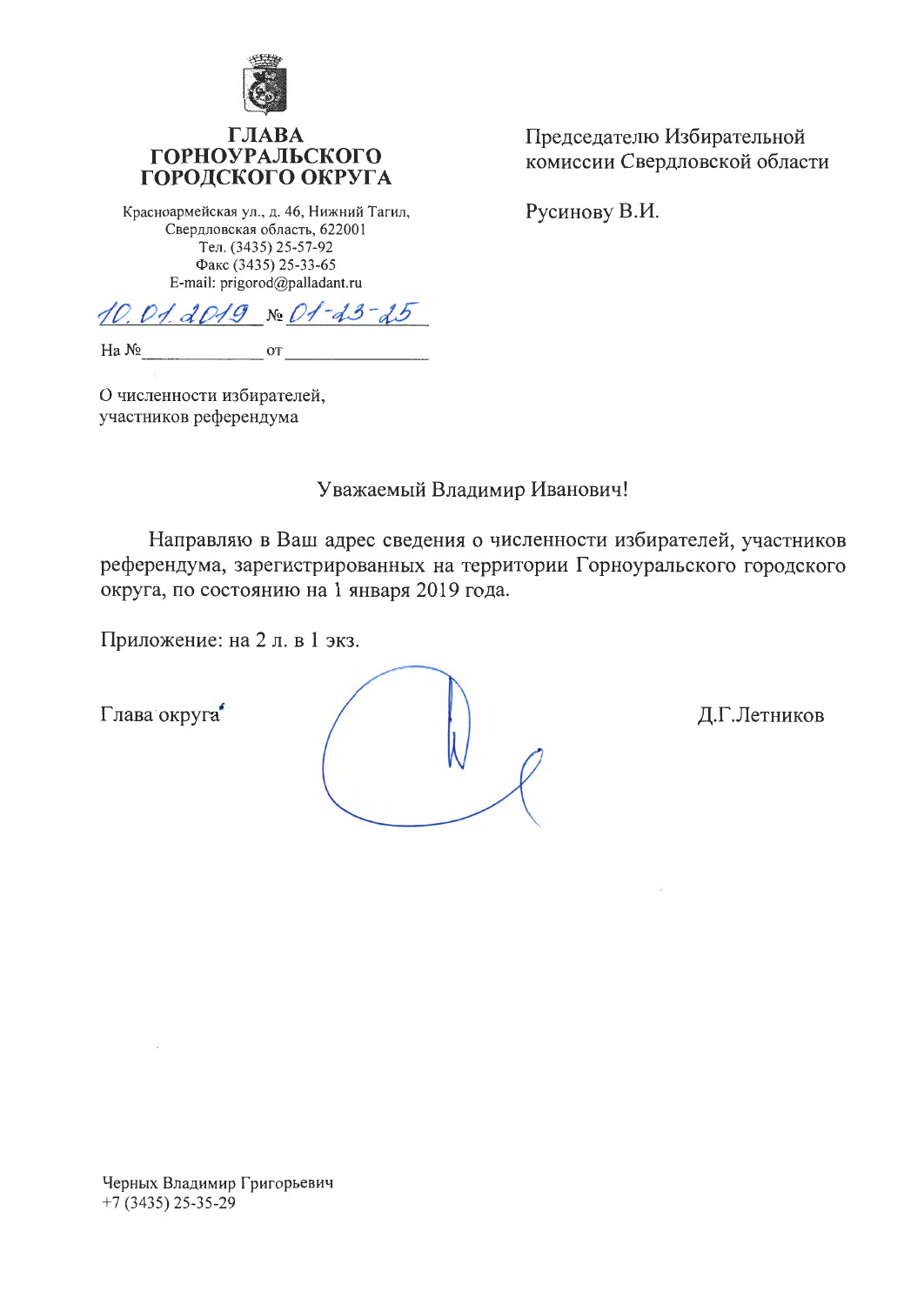# СВЕДЕНИЯ

## о численности избирателей, участников референдума, зарегистрированных на территории

#### Горноуральского городского округа

(наименование муниципального района (городского округа, внутригородской территории

города федерального значения)

#### Свердловская область

(наименование субъекта Российской Федерации)

01/01/2019 по состоянию на

(дата)

Число избирателей, участников референдума: 26566

в том числе:

| $N_2$          | Наименование населенного          |                   |
|----------------|-----------------------------------|-------------------|
| $\Pi/\Pi$      | пункта                            | Число избирателей |
| $\mathbf{1}$   | $\overline{2}$                    | 3                 |
| $\mathbf{1}$   | Анатольская деревня               | 26                |
| $\overline{2}$ | Анатольская поселок               | 102               |
| 3              | Балакино село                     | 221               |
| 4              | Башкарка село                     | 383               |
| 5              | Беляковка деревня                 | 239               |
| 6              | Большие Галашки село              | 10                |
| $\overline{7}$ | Братчиково поселок                | 42                |
| 8              | Бродово село                      | 432               |
| 9              | Бызово село                       | 236               |
| 10             | Верхняя Алабашка деревня          | $\overline{0}$    |
| 11             | Вилюй поселок                     | 92                |
| 12             | Висим поселок                     | 978               |
| 13             | Горноуральский рабочий<br>поселок | 2919              |
| 14             | Дальний поселок                   | 52                |
| 15             | Дрягуново село                    | 32                |
| 16             | Дубасова деревня                  | 5                 |
| 17             | Зональный поселок                 | 367               |
| 18             | Зырянка деревня                   | 14                |
| 19             | Кайгородское село                 | 315               |
| 20             | Кондрашина деревня                | 7                 |
| 21             | Корнилова деревня                 | 58                |
| 22             | Краснополье село                  | 308               |
| 23             | Лая поселок                       | 155               |
| 24             | Лая село                          | 1639              |